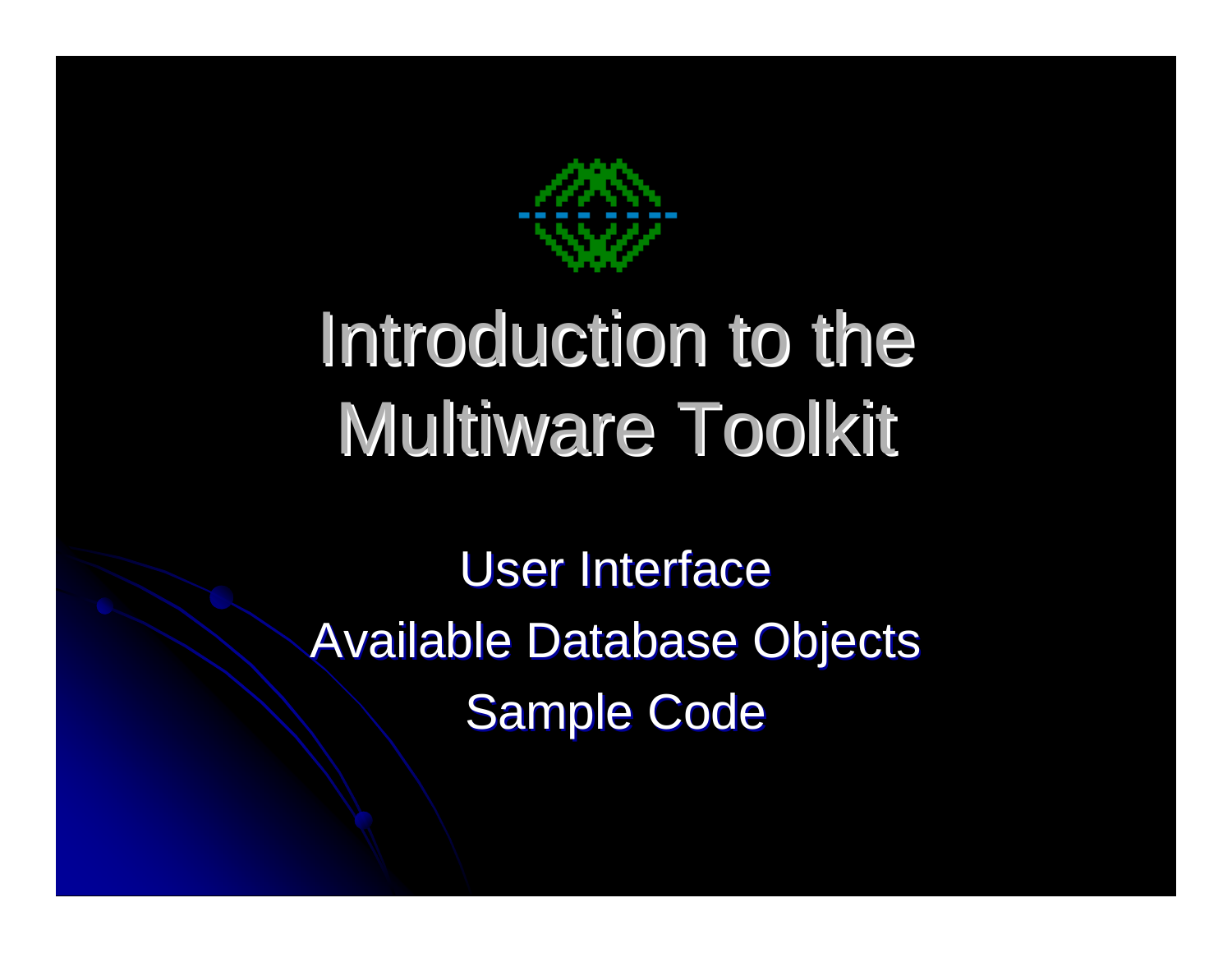## Main Menu



- **I** Export Data gets data from the currently opened company
- Sample Reports uses the exported data for a variety of reports
- I Import Methods uses VBA code behind each button to demonstrate imports
- **I** Define Filter Methods has VBA code behind each button to demonstrate filters
- I Update Methods has VBA code behind each button to demonstrate updates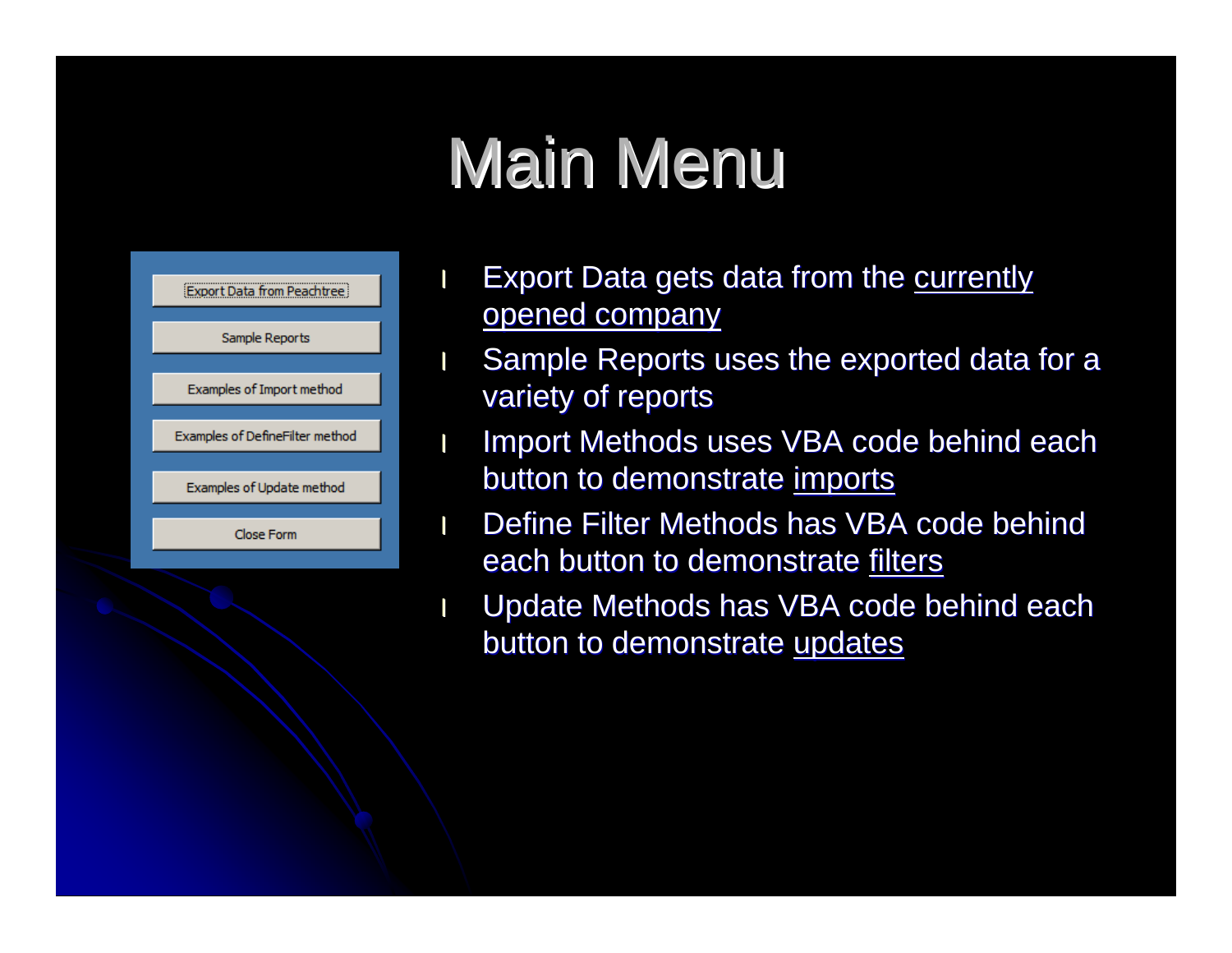## Exporting Data from Sage 50

| <b>BE Bellwether Garden Supply</b> |                               |                                | $\begin{array}{c c c c c} \hline \bullet & \bullet & \bullet & \bullet \end{array}$ |  |  |
|------------------------------------|-------------------------------|--------------------------------|-------------------------------------------------------------------------------------|--|--|
| <b>Export Data from Peachtree</b>  |                               |                                |                                                                                     |  |  |
| <b>Journals</b>                    | Lists                         | <b>Default Information</b>     | <b>Other Data</b>                                                                   |  |  |
| Adjustments Journal                | <b>Bill of Materials List</b> | <b>Customer Defaults</b>       | Company Information                                                                 |  |  |
| Assemblies Journal                 | Chart of Accounts             | Default Accounts               | <b>Expense Ticket Register</b>                                                      |  |  |
| Cash Receipts Journal              | Cost Code List                | <b>Inventory Item Defaults</b> | Peachtree Data                                                                      |  |  |
| General Journal                    | <b>Customer List</b>          | Item Tax Types                 | Periods                                                                             |  |  |
| Payments Journal                   | <b>Employee List</b>          | <b>Job Defaults</b>            | Sales Tax Authorities                                                               |  |  |
| Payroll Journal                    | Inventory Item List           | Permissions                    | Sales Tax Codes                                                                     |  |  |
| Purchase Journal                   | <b>Job List</b>               | <b>Shipping Methods</b>        | <b>Time Ticket Register</b>                                                         |  |  |
| Purchase Order Journal             | Phase List                    | <b>Vendor Defaults</b>         |                                                                                     |  |  |
| Sales Journal                      | Vendor List                   |                                |                                                                                     |  |  |
| Sales Order Journal                | Work Ticket List              |                                |                                                                                     |  |  |
| General Ledger Rows                |                               |                                |                                                                                     |  |  |
|                                    |                               |                                | Clear All Tables                                                                    |  |  |

Exports are arranged by categories.

Open the Form in design view, go to properties to VBA code behind each button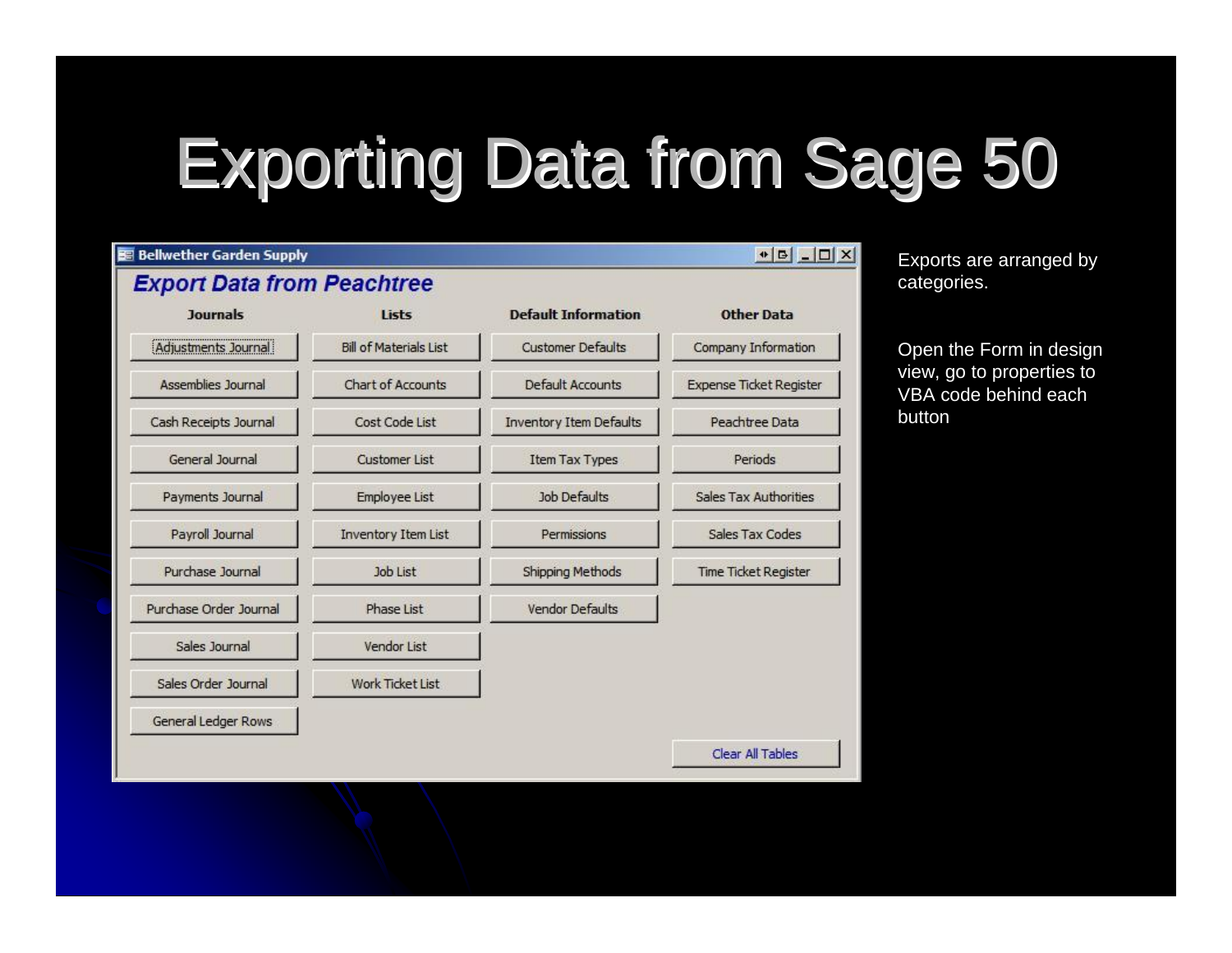## Example Reports

| <b>Example Reports</b> |                                             |                                |                                |
|------------------------|---------------------------------------------|--------------------------------|--------------------------------|
| <b>Journals</b>        | Lists                                       | <b>Default Information</b>     | <b>Other Data</b>              |
| Adjustments Journal    | <b>Bill of Materials List</b>               | <b>Customer Defaults</b>       | Company Information            |
| Assemblies Journal     | <b>Chart of Accounts</b>                    | Default Accounts               | <b>Expense Ticket Register</b> |
| Cash Receipts Journal  | Cost Code List                              | <b>Inventory Item Defaults</b> | Peachtree Data                 |
| General Journal        | <b>Customer List</b>                        | <b>Item Tax Types</b>          | Periods                        |
| Payments Journal       | <b>Employee List</b>                        | Job Defaults                   | <b>Sales Tax Authorities</b>   |
| Pavroll Journal        | <b>Inventory Item List</b>                  | Permissions                    | Sales Tax Codes                |
| Purchase Journal       | Job List                                    | <b>Shipping Methods</b>        | <b>Time Ticket Register</b>    |
| Purchase Order Journal | <b>Vendor Defaults</b><br><b>Phase List</b> |                                |                                |
| Sales Journal          | <b>Vendor List</b>                          |                                |                                |
| Sales Order Journal    | <b>Work Ticket List</b>                     |                                |                                |
| General Ledger Rows    |                                             |                                | Clear All Tables               |

Reports are arranged by categories

Open the Form in design view, go to properties to VBA code behind each button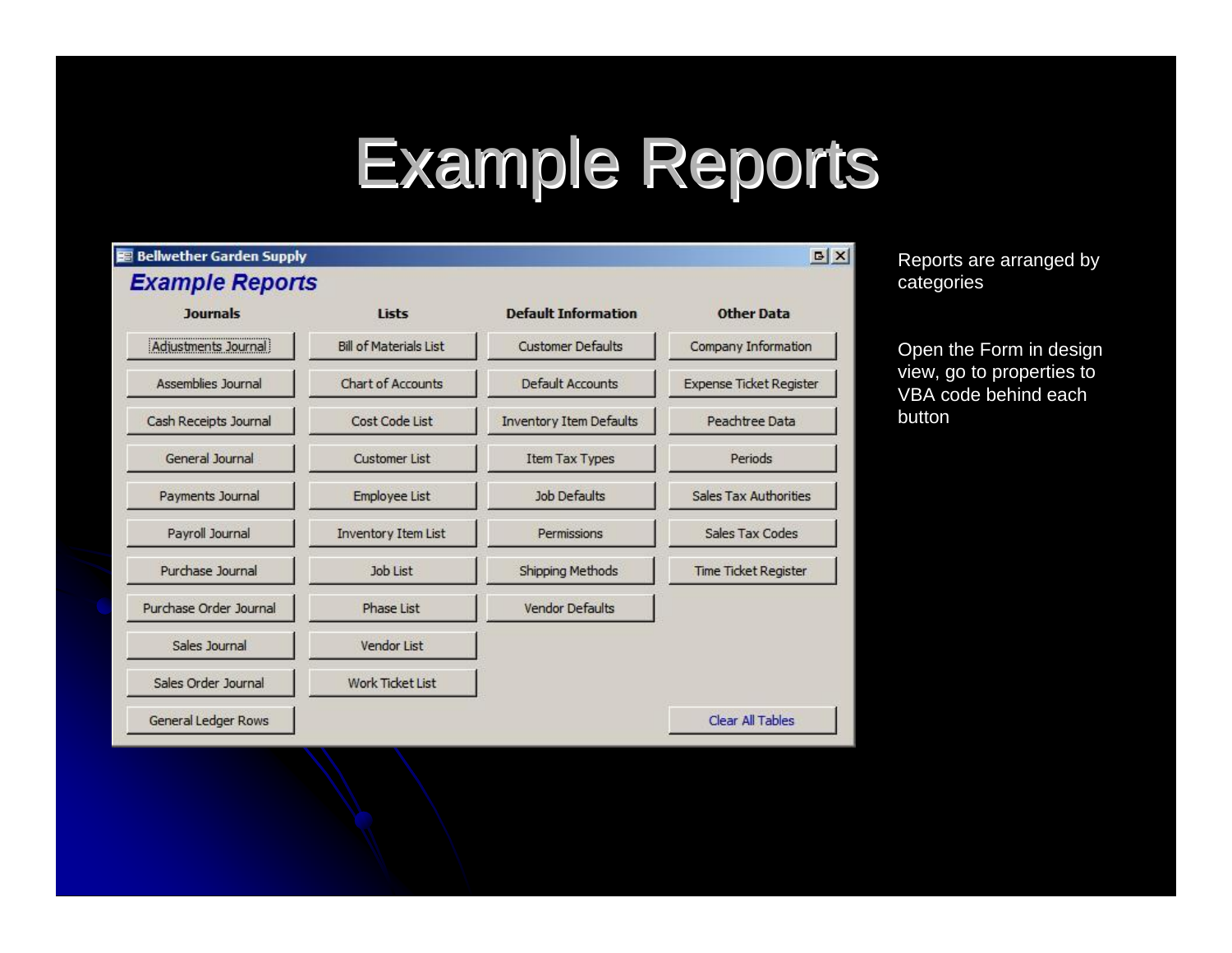## Import Methods



Import Examples are arranged by categories

Open the Form in design view, go to properties to VBA code behind each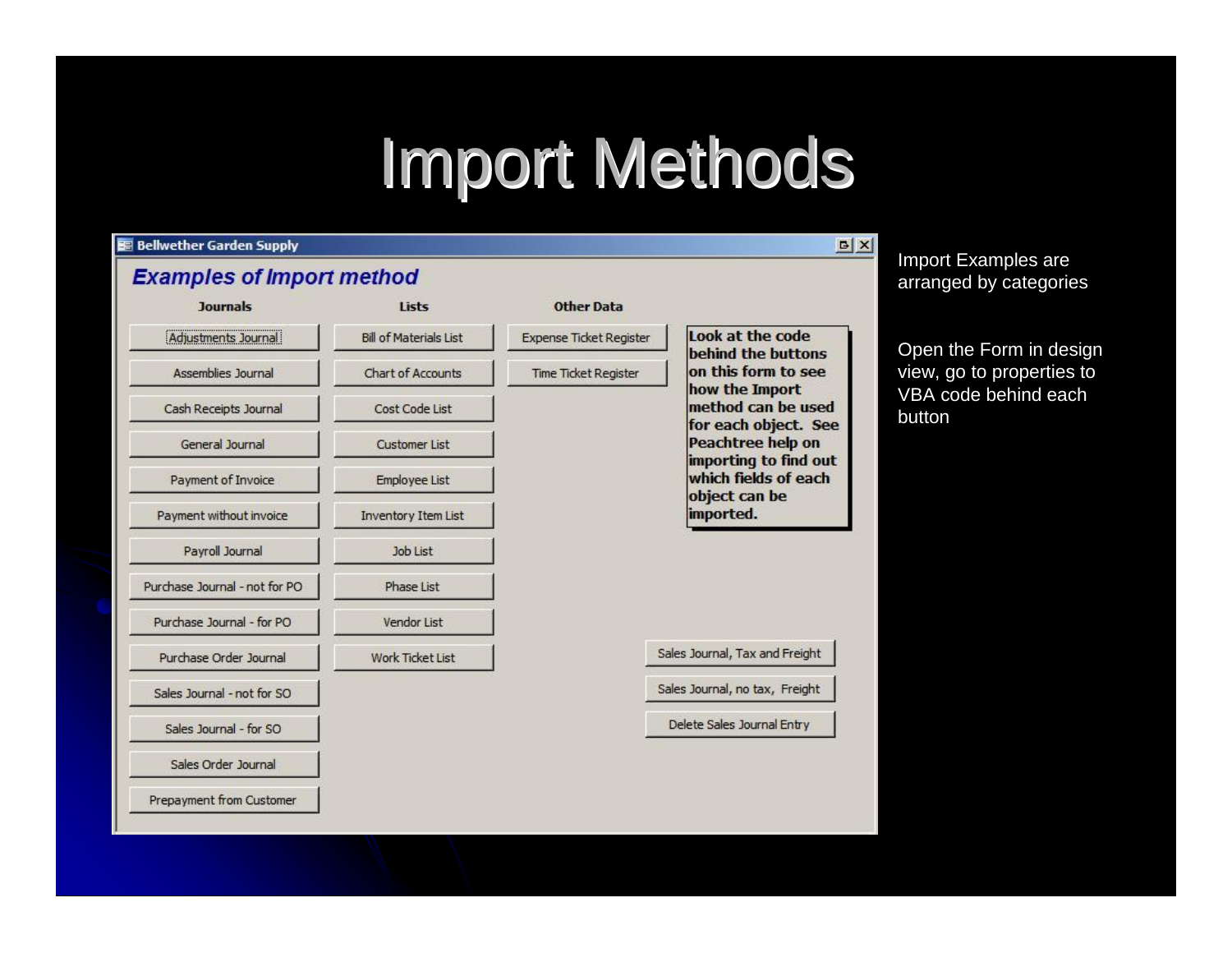## Define Filter Methods

| <b>E</b> Test DefineFilter             |                               |                                |                                                                                                                                                                                                                                             |  |  |
|----------------------------------------|-------------------------------|--------------------------------|---------------------------------------------------------------------------------------------------------------------------------------------------------------------------------------------------------------------------------------------|--|--|
| <b>Examples of DefineFilter method</b> |                               |                                |                                                                                                                                                                                                                                             |  |  |
| <b>Journals</b>                        | Lists                         | <b>Other Data</b>              |                                                                                                                                                                                                                                             |  |  |
| Adjustments Journal                    | <b>Bill of Materials List</b> | <b>Expense Ticket Register</b> | The code behind each button<br>sets the DefineFilter<br>parameters to specific values<br>then exports the data using<br>those filter parameters. You<br>should edit this code to set the<br>parameters to values you would<br>like to test. |  |  |
| Assemblies Journal                     | Chart of Accounts             | Sales Tax Authorities          |                                                                                                                                                                                                                                             |  |  |
| Cash Receipts Journal                  | Cost Code List                | Sales Tax Codes                |                                                                                                                                                                                                                                             |  |  |
| General Journal                        | Customer List                 | Time Ticket Register           |                                                                                                                                                                                                                                             |  |  |
| Payments Journal                       | Employee List                 |                                |                                                                                                                                                                                                                                             |  |  |
| Payroll Journal                        | <b>Inventory Item List</b>    |                                |                                                                                                                                                                                                                                             |  |  |
| Purchase Journal                       | Job List                      |                                |                                                                                                                                                                                                                                             |  |  |
| Purchase Order Journal                 | Phase List                    |                                |                                                                                                                                                                                                                                             |  |  |
| Sales Journal                          | Vendor List                   |                                |                                                                                                                                                                                                                                             |  |  |
| Sales Order Journal                    | Work Ticket List              |                                |                                                                                                                                                                                                                                             |  |  |
| General Ledger Rows                    |                               |                                |                                                                                                                                                                                                                                             |  |  |

Define Filter Examples are arranged by categories

Open the Form in design view, go to properties to VBA code behind each button

See 1.6.1 Using the DefineFilter Method in the Reference Manual for an explanation of filter use.

Fields available for filtering have a required order.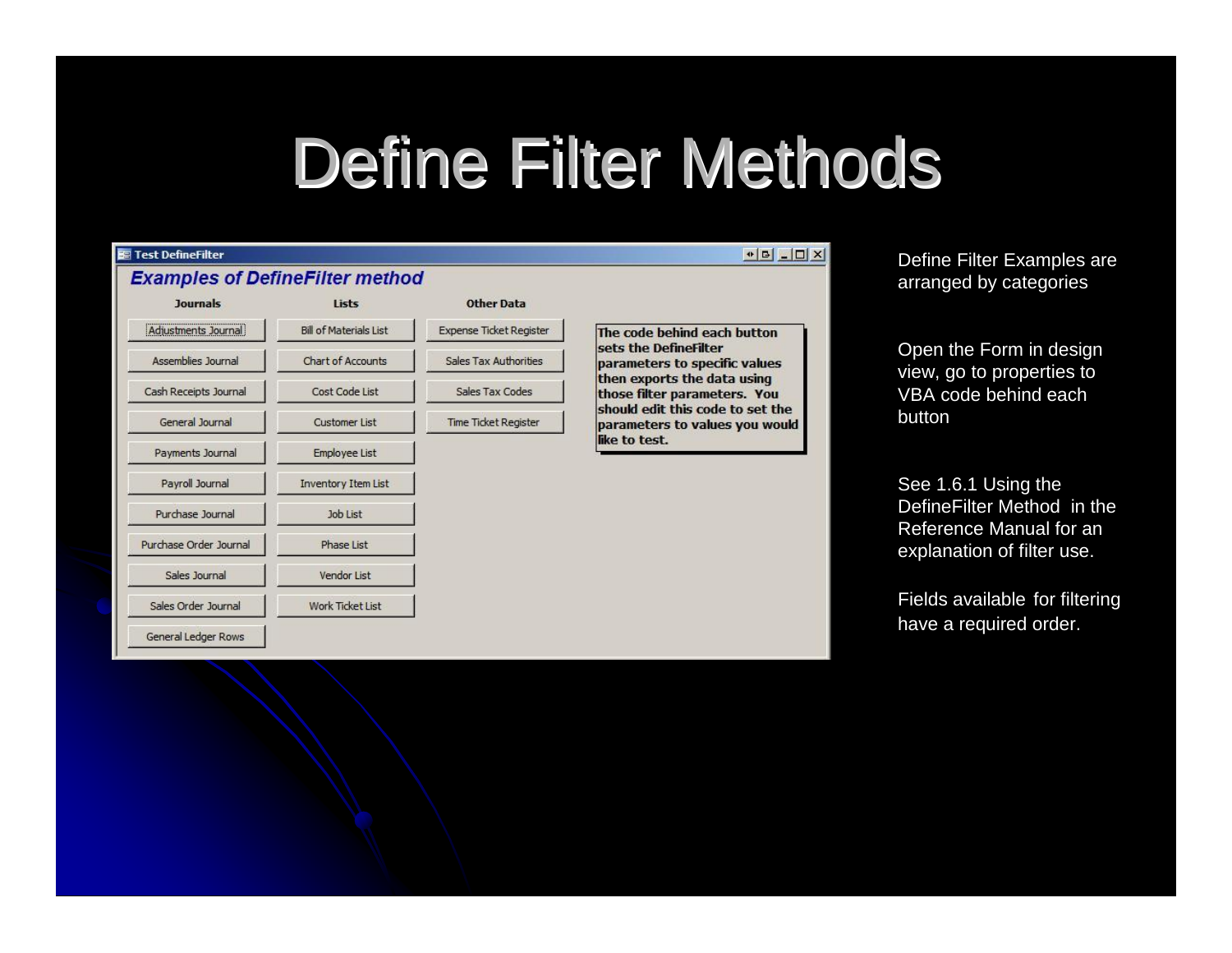## Update Examples



Update Examples are arranged by categories

Open the Form in design view, go to properties to VBA code behind each button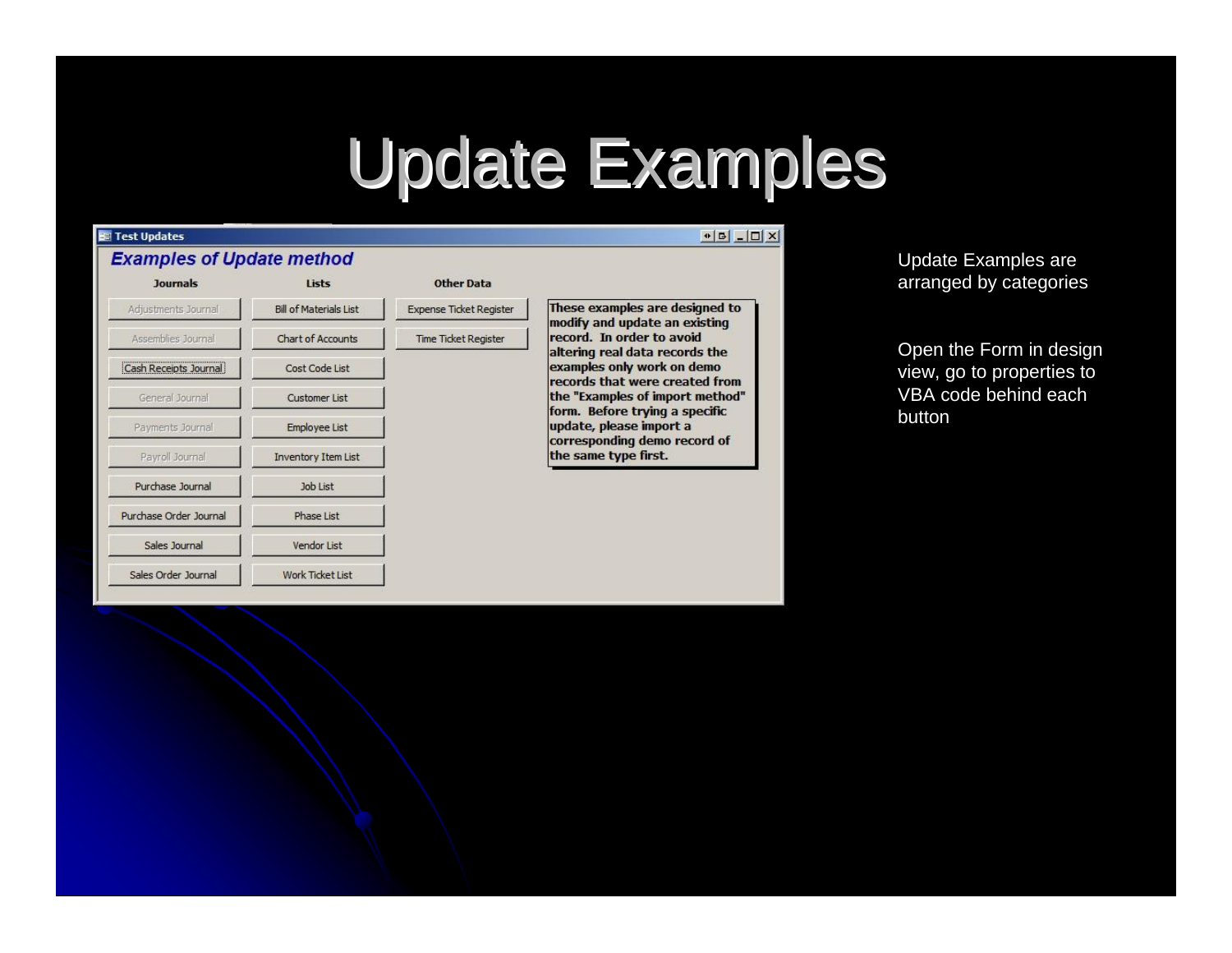## To View DB Objects

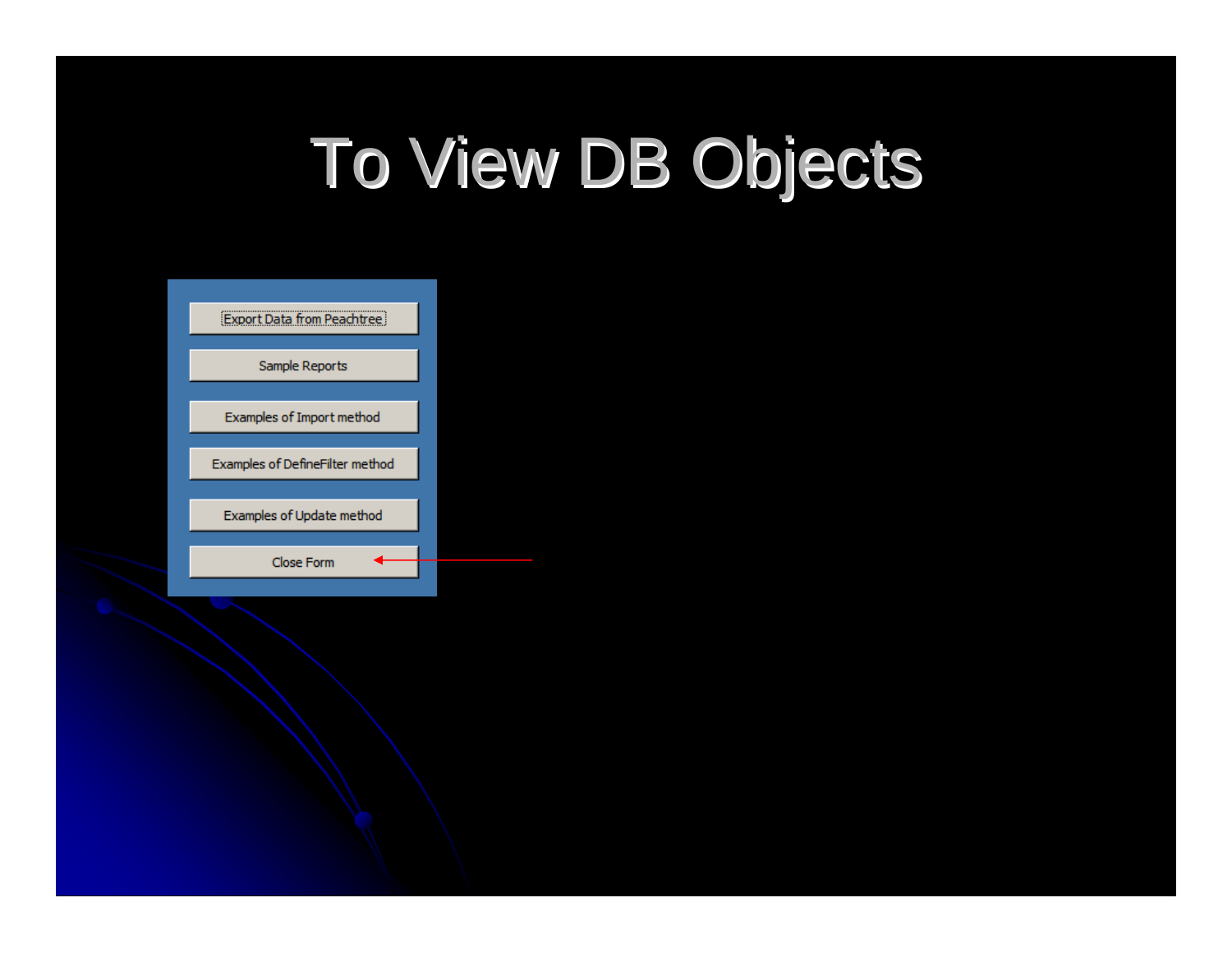#### **MS Access Tables**

- 香 Create table in Design view 画 Create table by using wizard
- ᆁ Create table by entering data
- 里 Adjustments Journal
- 靈 Assemblies Journal Headers
- 国 Assemblies Journal Rows
- 肩 Assemblies Journal Serial Numbers
- **Bill of Materials** 匪
- 圓 **Bill of Materials Components**
- 里 Cash Receipts Journal Headers
- 匾 Cash Receipts Journal Rows
- 国 Chart of Accounts
- 屋 Chart of Accounts Amounts
- 里 Chart of Accounts Budget
- 量 Chart of Accounts Revised
- 匣 Company Information
- 圓 Cost Code List
- 里 **Current Company**
- 靈 **Customer Defaults**
- 国 Customer List
- 疆 Customer List Detail
- 亜 Customer List ShipTo Addresses
- 量 Default Accounts
- 里 **Employee Direct Deposit Accounts**
- 量 Employee EE Fields
- 里 **Employee ER Fields**
- 靈 **Employee List**
- 里 Employee Pay Info
- 國 **Employee Raise History**
- 亜 **Expense Ticket Register**
- 國 General Data
- General Journal Headers 匣 General Journal Rows
- 顧 General Ledger Rows
- 
- 国 **Inventory Item Defaults**
- 圓 **Inventory Items Components**
- 量 Inventory Items List
- 画 ventory Items Primary Attributes In
- 里 **Inventory Items Sales Prices**
- 圜 **Inventory Items Secondary Attributes**
- 画 Item Tax Types
- 顧 Job Defaults
- 軍 **Job Distributions**
- 靈 Job List
- 里 Lookup Filing Status
- 顧 Lookup Pavroll Pav Method
- 里 Payments Journal Headers
- 画 Payments Journal Rows
- 画 Payroll Journal Headers
- 靈 Payroll Journal Job Rows
- 国 Payroll Journal Pay Rows
- 屇 Peachtree Data
- 匣 Periods
- 顧 Permission Summary
	- 軍 Permissions
	- 圜 Phase List
	- 匣 Purchase Journal Headers
	- 靈 Purchase Journal Rows
	- 国 Purchase Order Journal Headers
	- 爾 Purchase Order Journal Rows
- 軍 Sales Journal Headers
- Sales Journal Rows 團
- Sales Journal Serial Numbers
- 田 Sales Order Journal Headers
- 匵 Sales Order Journal Rows
- 軍 Sales Tax Authorities
- 靈 **Sales Tax Codes**
- 匪 Shipping Methods
- Startup data 顧
- 匣 tbl MWSettings
- 屋 Temporary Cash Receipts Journal Report
- 里 Temporary Payments Journal Report
- 靈 Temporary Payroll Journal Report
	- 軍 Temporary Purchase Journal Report
	- as) Temporary Purchase Order Journal Report
	- 亜 Temporary Sales Journal Report
	- 國 Temporary Sales Order Journal Report
- 里 **Time Ticket Register**
- 圜 Unit Of Measure List
- Vendor Defaults 田
- 展 Vendor List
- 軍 Vendor List Detail
- 圜 Vendor List RemitTo Addresses
- 田 Work Ticket Components
- 國 Work Ticket List

Table names reflect the tables & journals available in Sage 50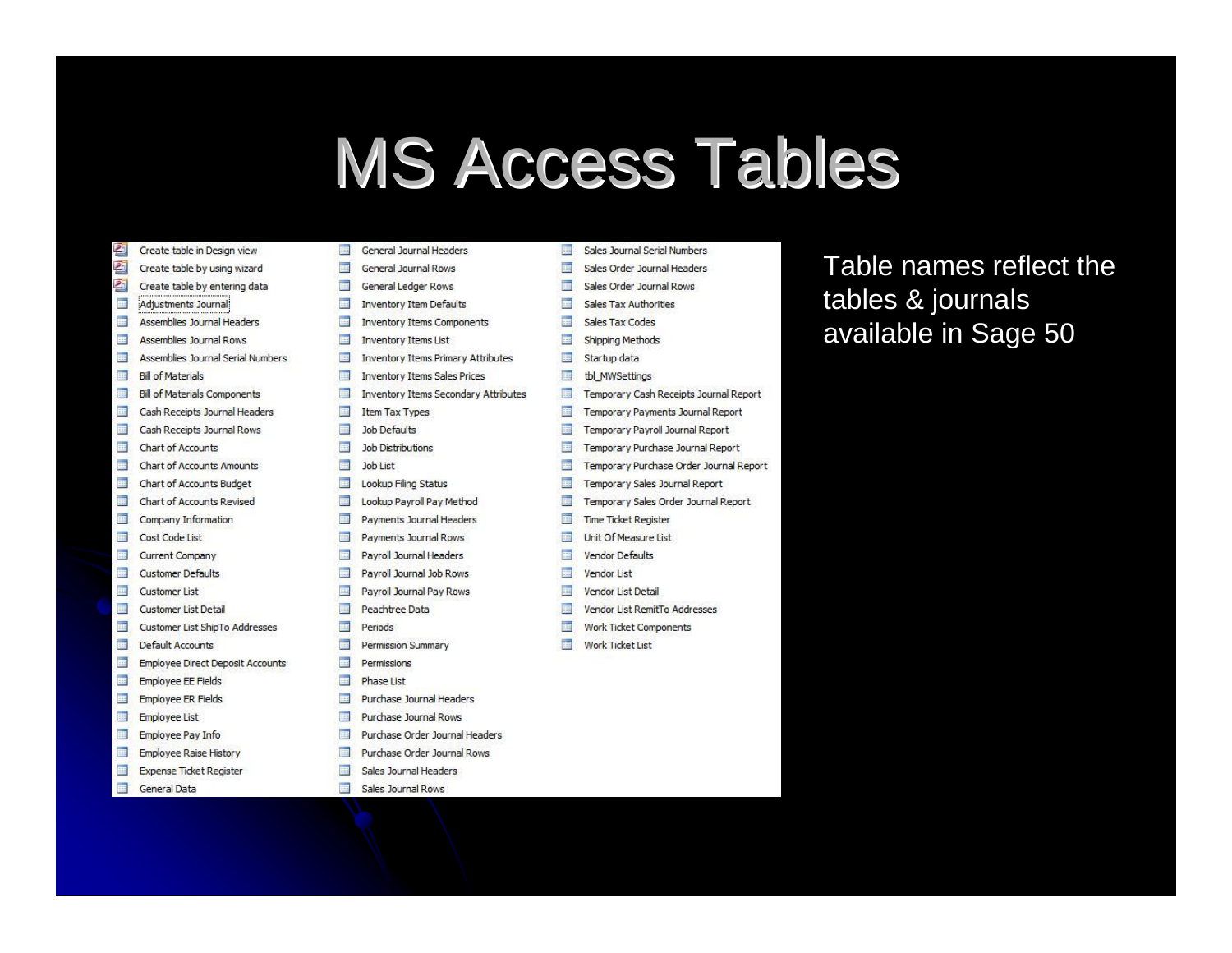## **Report Queries**

- F gry Assemblies Journal Report
- 譶 gry Bill of Materials Report
- ē gry Cash Receipts Journal Report
- ē gry Employee List Report
- ē gry General Journal Report
- 譶 gry Payments Journal Report
- 譶 gry Payroll Journal Report
- ē gry Purchase Journal Report
- 皨 ary Purchase Order Journal Report
- ē. gry Sales Journal Report
- ē gry Sales Order Journal Report
- ē gry Temporary Sales Journal Report
- 亩 gry Work Ticket List Report
- tal. gry Work Ticket Serial Numbers

Report Examples require marshalling data via queries.

Open the queries in design view to inspect the assembly of data for the reports.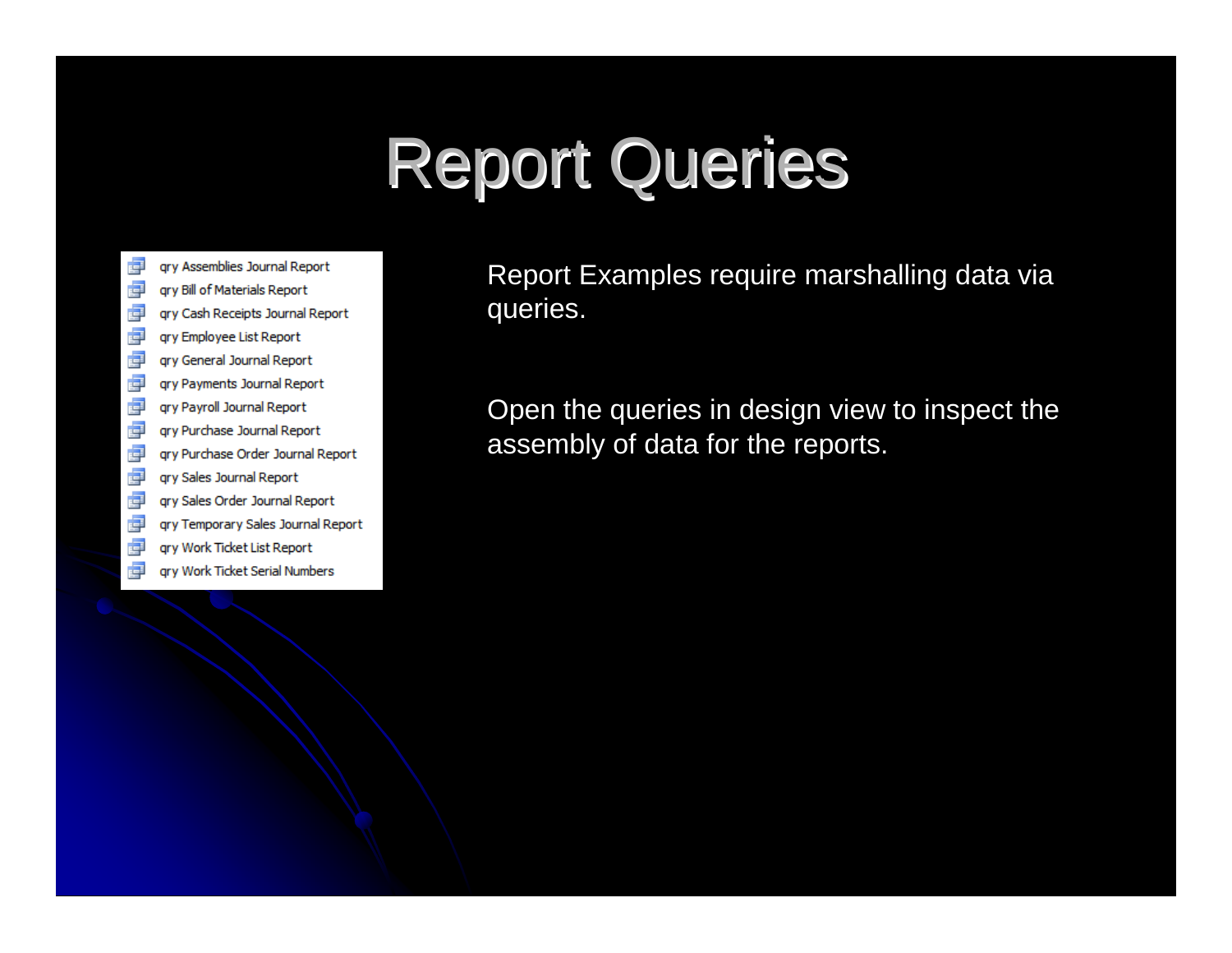## Forms



Form objects basically reflect the buttons on the Main Menu.

Inventory Item Data requires Exporting the Inventory Items LIST before it will work.

Misc Tests is for Multiware special tests.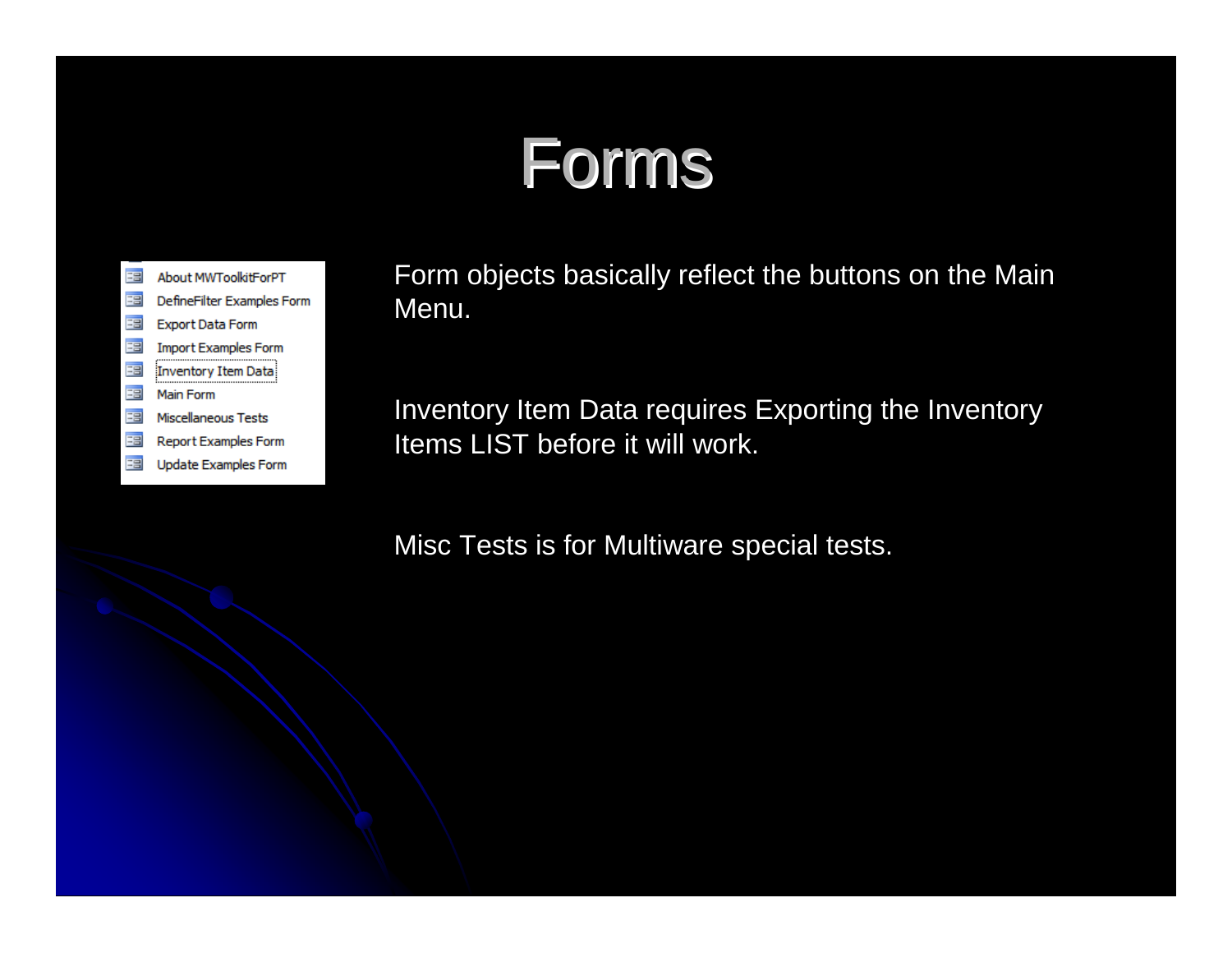### Reports

- 쵠 Create report in Design view 画
- Create report by using wizard 15
- Adjustments Journal Assemblies Journal
- Е **Bill of Materials** 這
- Cash Receipts Journal 這
- 這 Chart of Accounts
- Company Information 這
- E Cost Code List
- E. **Customer Defaults**
- E **Customer List**
- Default Accounts 洞
- 15 **Employee List**
- **Expense Ticket Register** 盯
- General Journal E
- ١T. **General Ledger Rows**
- **Inventory Item Defaults** E
- Г Inventory Item List
- E. Item Tax Types
- Î٦, Job Defaults
- IF. Payments Journal E. Payroll Journal F Peachtree Data Periods Е F Permissions 肺 Phase List F Purchase Journal Purchase Order Journal E 盯 Sales Journal 盯 Sales Order Journal **Sales Tax Authorities** Î۴, п Sales Tax Codes Shipping Methods î۴, E. Time Ticket Register F **Vendor Defaults** F Vendor List I۴. Work Ticket Components Î٦, Work Ticket List

F

Job List

Î۴, Work Ticket Serial Numbers

The reports behind the Report Examples can be examined by opening any of these report objects in design view.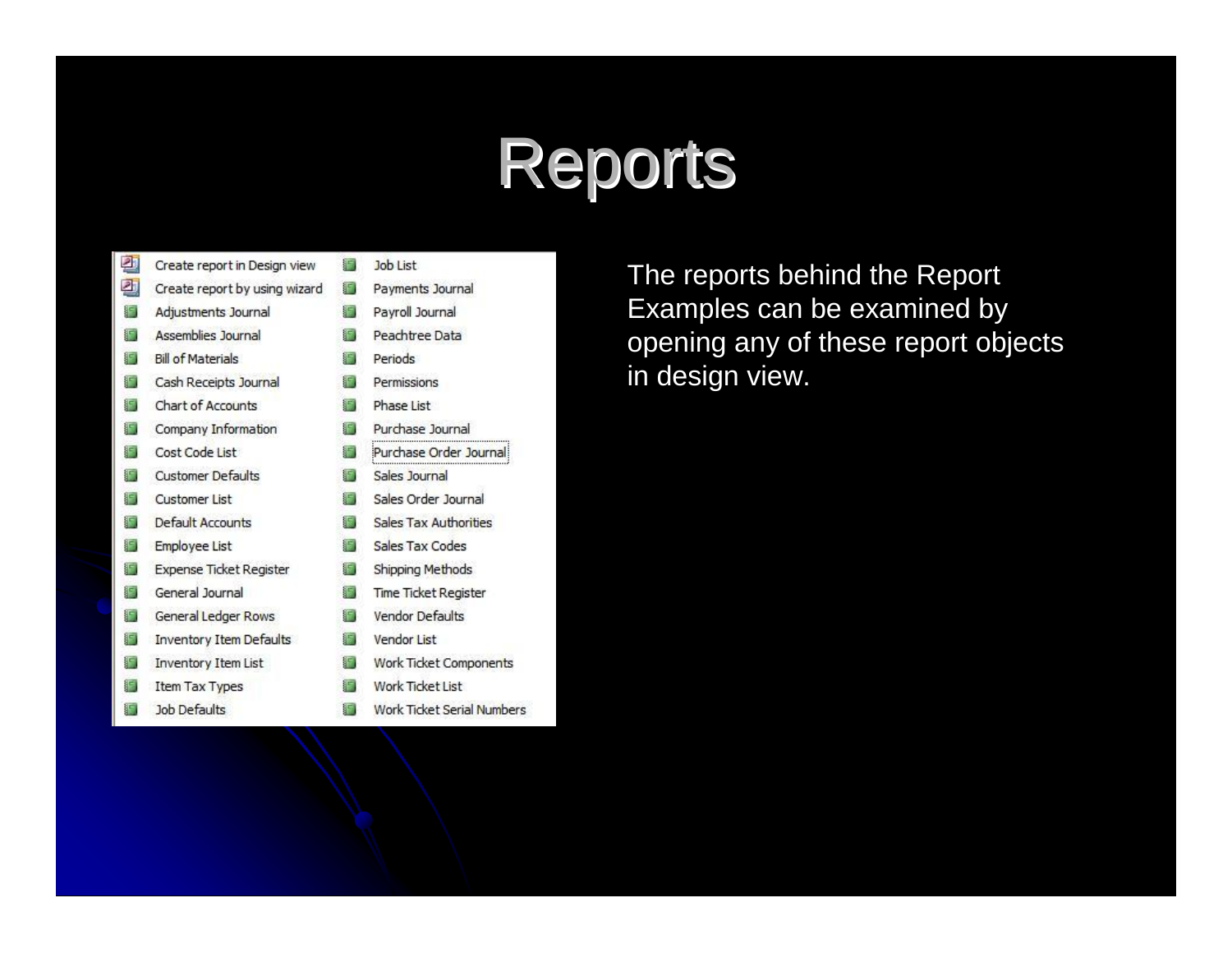## **VBA Code Modules**

- ≪ Access specific support
- à. Adiustments Journal
- do. Assemblies Journal
- ⋘ **Bill of Materials**
- ⋘ Cash Receipts Journal
- 48 Chart of Accounts
- ⋘ Company Information
- dd. Cost Code List
- ⋘ **Customer Defaults**
- æ **Customer List**
- ≪ Default Accounts
- ⋘ **Employee List**
- ≪ **Expense Ticket Register**
- ≪ General Journal
- ₩ General Ledger Rows
- ₩ **Inventory Item Defaults**
- ₩ **Inventory Items List**
- ₩ **Item Tax Types**
- ≪ **Job Defaults**
- W. **Job List**
- 22 Payments Journal
- æ Pavroll Journal
- æ Peachtree Data
- æ Periods
- ≪ Permissions
- æ **Phase List**
- æ Purchase Journal
- æ Purchase Order Journal
- 22 Sales Journal
- ∛ Sales Order Journal
- æ **Sales Tax Authorities**
- æ **SalesTaxCodes**
- æ Shipping Methods
- 22 Support routines for examples
- ≪ **Time Ticket Register**
- ≪ Unit of Measure List
- ≪ **Vendor Defaults**
- ℛ **Vendor List**
- æ **Work Ticket List**

VBA Code modules that do the work behind each button are organized by Sage 50/Peachtree accounting module.

Open the module in design view to inspect the VBA code.